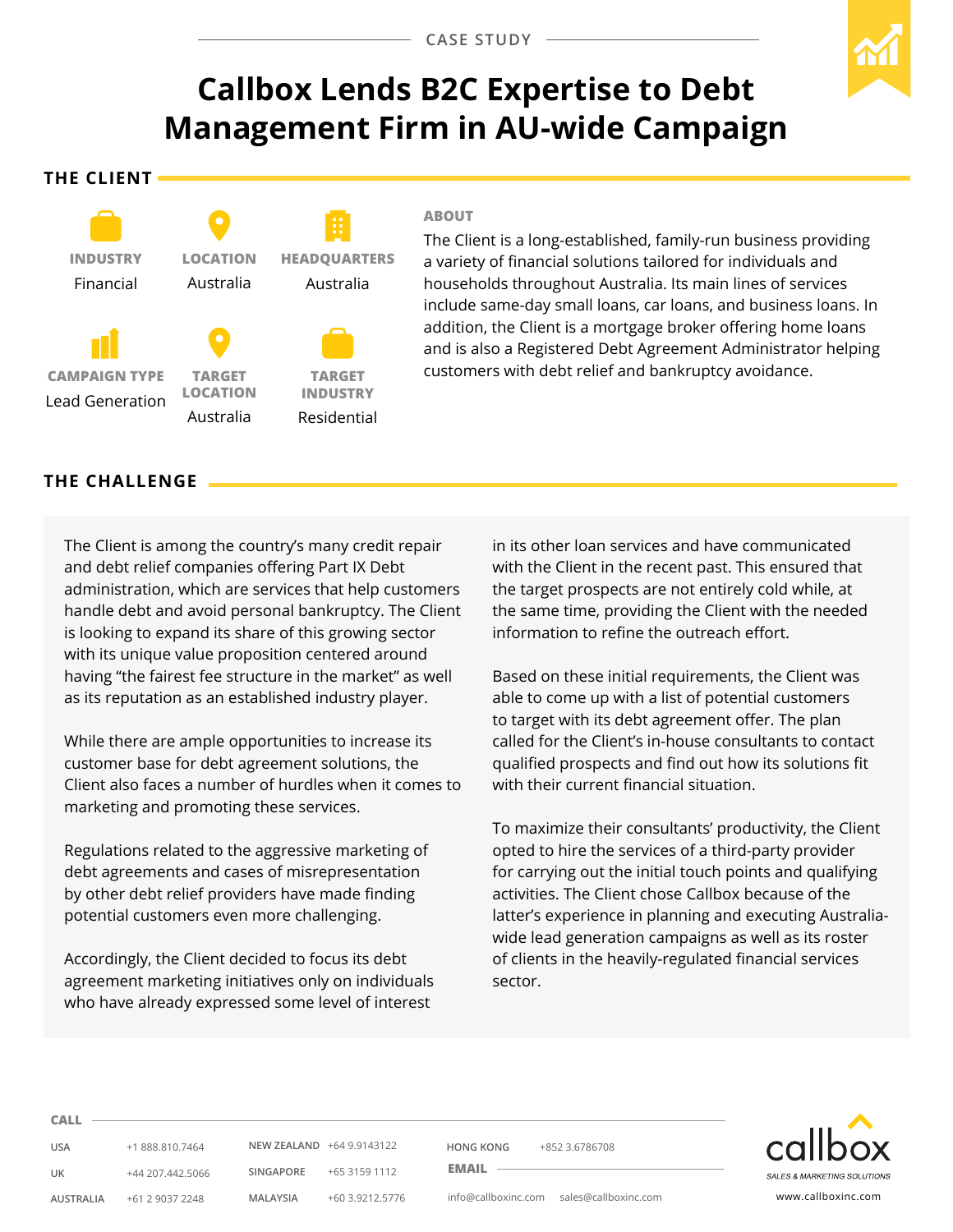#### **CASE STUDY**

#### **Callbox Lends B2C Expertise to Debt Management Firm in AU-wide Campaign**

## **Highlights**

- **Carried out a successful** targeted B2C campaign in a heavily-regulated industry
- **Hit campaign targets** consistently throughout the entire nine-month duration
- **•**  Outperformed B2C benchmarks in terms of reach and response rates

## **Results within NINE MONTHS**



## **THE CALLBOX SOLUTION**

The Callbox team put together a phone-based lead generation program designed for a B2C campaign. Due to the nature of the project (i.e., aimed at consumers), it was determined that the best approach would be to engage prospects solely through live conversations without integrating other channels into the mix.

The main goal of the campaign revolved around identifying prospects willing to find out more about how the Client could help them in their current financial situation. Some key activities of the lead generation campaign include:

- 1. The client provided the Callbox team with records tobe contacted. The list only included individuals who have interacted with the Client in the past such as through a loan application. As is standard practice in Callbox campaigns, the list was thoroughly profiled and validated before being used.
- 2. Campaign materials and collaterals, including call scripts, were produced in close consultation with the Client to ensure compliance.
- 3. Agents qualified every prospect with probing questions that identified their suitability and willingness to further engage with the Client's debt counselors. Prospects having personal debt, net assets, and disposable income within a given range were tagged as qualified leads.



**USA** +1 888.810.7464

**Call**

**UK** +44 207.442.5066 **AUSTRALIA** +61 2 9037 2248 **SINGAPORE** +65 3159 1112 **MALAYSIA** +60 3.9212.5776

**NEW ZEALAND** +64 9.9143122

**HONG KONG** +852 3.6786708

**Email** 

info@callboxinc.com sales@callboxinc.com www.callboxinc.com